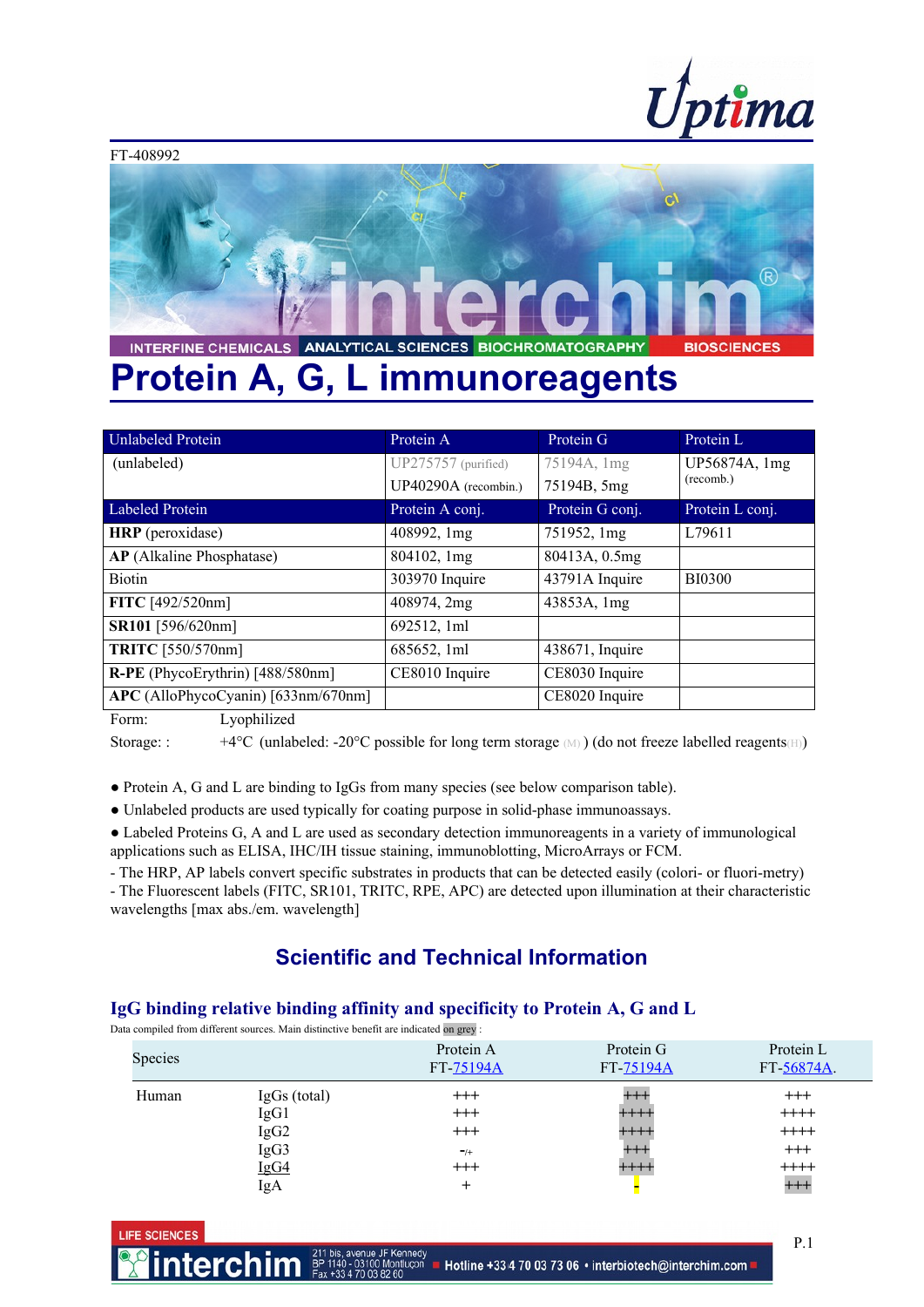

| FT-408992            |                                                                  |                                                                                                                                                          |                                                                           |                                                                                                         |
|----------------------|------------------------------------------------------------------|----------------------------------------------------------------------------------------------------------------------------------------------------------|---------------------------------------------------------------------------|---------------------------------------------------------------------------------------------------------|
| Species              |                                                                  | Protein A<br>FT-75194A                                                                                                                                   | Protein G<br>FT-75194A                                                    | Protein L<br>FT-56874A.                                                                                 |
|                      | IgA1<br>IgA2<br>$\underline{\mathsf{IgD}}$<br>IgE<br>IgM<br>scFv | $\boldsymbol{+}$<br>$+$<br>$-$ /+<br>$+$<br>$+$ <sub>/++</sub><br>$\begin{array}{c} + \end{array}$                                                       |                                                                           | $^{+++}$<br>$^{+++}$<br>$^{+++}$<br>$^{+++}$<br>$^{+++}$<br>$^{+++}$                                    |
| Mouse                | IgG<br>IgG1<br>IgG2a<br>IgG2b<br>IgG3<br>IgM                     | $^{+++}$<br>$^{+}$<br>$^{+++}$<br>$+++$<br>$++$<br>$^{-}/\!$                                                                                             | $^{+++}$<br>$^{++}$<br>$^{+++}$<br>$^{+++}$<br>$^{+++}$<br>$\blacksquare$ | $^{+++}$<br>$++++$<br>$^{+++}$<br>$^{+++}$<br>$^{+++}$<br>$^{+++}$                                      |
| Rabbit               | IgG                                                              | $^{+++}$                                                                                                                                                 | $^{+++}$                                                                  | $\ddot{}$                                                                                               |
| Bovine (Cow)         | IgG<br>IgG1<br>IgG2                                              | $\boldsymbol{+}$<br>$\qquad \qquad +$<br>$^{+++}$                                                                                                        | $^{+++}$<br>$^{+++}$<br>$^{+++}$                                          |                                                                                                         |
| Cat                  | IgG                                                              | $^{+++}$                                                                                                                                                 | $\ddot{}$                                                                 | $\ddot{\mathbf{c}}$                                                                                     |
| Chicken              | IgY                                                              | $^{-}/\!+$                                                                                                                                               | $\qquad \qquad \blacksquare$                                              | $\blacksquare$                                                                                          |
| Dog (canine)         |                                                                  | $+$                                                                                                                                                      | $\ddot{}$                                                                 | $\ddot{\mathbf{c}}$                                                                                     |
| Donkey               |                                                                  | $^{++}\,$                                                                                                                                                | $^{+++}$                                                                  | $\hat{\mathcal{E}}$                                                                                     |
| Horse                | IgG                                                              | $^{\rm ++}$                                                                                                                                              | $^{+++}$                                                                  | $\ddot{\mathbf{c}}$                                                                                     |
| Goat                 | IgG<br>IgG1<br>IgG2                                              | $\ddot{}$<br>$\qquad \qquad +$<br>$^{+++}$                                                                                                               | $+$<br>$^{+++}$<br>$^{+++}$                                               |                                                                                                         |
| Guinea-pig           | IgG1<br>IgG2                                                     | $^{+++}$<br>$^{++}$                                                                                                                                      | $\ddot{}$<br>$^{+}$                                                       | $\ddot{\mathbf{c}}$<br>$\ddot{\cdot}$                                                                   |
| Hamster              |                                                                  | $\boldsymbol{++}$                                                                                                                                        | $^{++}$                                                                   | $^{+++}$                                                                                                |
| Koala                |                                                                  | $\overline{\phantom{0}}$                                                                                                                                 | $\ddot{}$                                                                 | $\ddot{\cdot}$                                                                                          |
| Llama                |                                                                  | $\overline{\phantom{0}}$                                                                                                                                 | $\boldsymbol{+}$                                                          | $\ddot{\cdot}$                                                                                          |
| Monkey(rhesus)       | IgG                                                              | $^{+++}$                                                                                                                                                 | $^{+++}$                                                                  | $\ddot{\mathbf{c}}$                                                                                     |
| Pig (Swine)          | IgG<br>IgA (some)<br>IgM (some)                                  | $^{+++}$<br>$\overline{\phantom{0}}$<br>$^{+++}$                                                                                                         | $\boldsymbol{++}$<br>$\boldsymbol{+}$<br>$\boldsymbol{+}$                 | $^{+++}$<br>$? + +$<br>$? + +$                                                                          |
| $\operatorname{Rat}$ | IgG<br>IgG1<br>IgG2a<br>IgG2b<br>IgG2c<br>IgG3<br>IgM            | $\boldsymbol{+}$<br>$-/+$<br>$\qquad \qquad \blacksquare$<br>$\overline{\phantom{a}}$<br>$^{++}$<br>$\boldsymbol{+}$<br>$\begin{array}{c} + \end{array}$ | $+$<br>$^{+}$<br>$++++$<br>$+$<br>$^{++}$<br>$+$                          | $^{+++}$<br>$^{+++}$<br>$^{+++}$<br>$\boldsymbol{+}$<br>$++++$<br>$\ddot{\mathbf{c}}$<br>$\ddot{\cdot}$ |
| Sheep                | IgG<br>IgG1<br>IgG2                                              | $\boldsymbol{+}$<br>$\begin{array}{c} + \end{array}$<br>$^{+++}$                                                                                         | $+$<br>$^{++}$<br>$++$                                                    | Ξ.                                                                                                      |

Strong binding  $+++$ , medium interaction  $++$ , weak  $+$  or no interaction  $-$ .

### LIFE SCIENCES

**interchim** 

P.2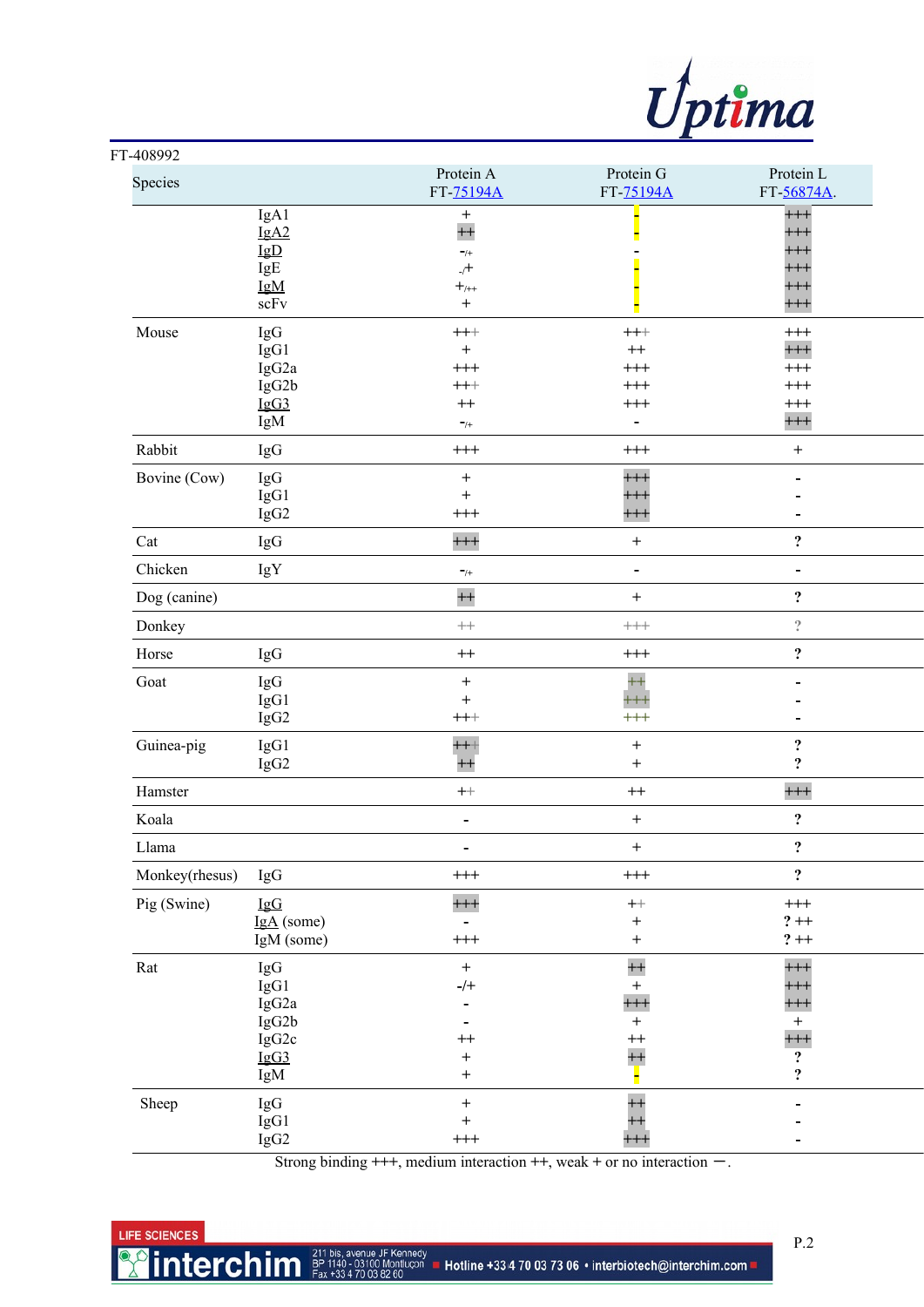### FT-408992



### **Protein A**

Protein A is a highly stable surface receptor produced by *Staphylococcus aureus*, of 42 kD in its native form which is capable of binding the Fc portion of immunoglobulins, especially IgGs, from a large number of laboratory or domestic species (Boyle, 1987).

As Protein A does not bind bovine IgGs, it is taken to good account in detection and purification systems of monoclonal antibodies from FCS supplemented culture media (where Protein G co-binds unspecific bovine IgGs). However, several monoclonal antibodies do not bind to Protein A, especially the majority of rat immunoglobulins and mouse IgG1.

See more protein A information properties in sheet FT[-40290A.](http://www.interchim.fr/ft/4/40290A.pdf)

### **Protein G**

Protein G is a highly stable surface receptor from *Streptococcus* sp. Lancefield Group G, which is capable of binding the Fc portion of immunoglobulins, especially IgGs, from a larger number of species than ProteinA does (in particular with Bovine, Goat and Sheep IgGs).

As Protein G does not bind to human immunoglobulin classes (IgA, IgE, IgM, IgD), nor Mouse IgM, IgA, IgE nor to serum albumin, it is useful for specific detection and high purity one-step purification from serum, and very IgG specific serological detections.

See more protein G information in sheet FT[-75194A.](http://www.interchim.fr/ft/7/75194A.pdf)

### **Protein L**

Protein L from *Peptostreptococcus magnus* (M.W. 35 824 Da for recombinant protein) binds immunoglobulins (Ig) primarily through kappa ( $\kappa$ ) light chain interactions without interfering with the antigen-binding site of Igs  $\frac{1}{2}$  $\frac{1}{2}$  $\frac{1}{2}$ . This recognition of certain  $\kappa$ -light chains means that rProtein L can bind to a wider range of Ig classes and subclasses from a variety of species than any other Ig binding protein. It is in particular useful for Human IgA/D/ E/M, Mouse IgG1 and IgM, Hamster and Rat Abs.

See more protein L information in sheet FT[-56874A.](http://www.interchim.fr/ft/5/56874A.pdf)

### **Labels**

Protein A/G/L – enzymes conjugates (**HRP, ALP**) are designed for immunoassays with a variety of substrates, colorigenic (i.e. OPD, TMB), fluorigenic (e.g. ADHP) or luminogenic (e.g. Luminol).

Protein A/G/L labeled by fluorescent dye (**FITC, TRITC,**…) are designed for fluorescent immunoassays.

Protein A/G/L – **biotin** conjugates provide a convenient way to detect or purify immunoglobulins from a variety of sources utilising the specific high-affinity interaction between biotin and (strep)tavidin immunoreagents.

### **Guide lines for use**

### **Reagents preparation**

Protein A/G/L Lyophilized materials: after reconstitution with ultrapure water or PBS, aliquot and store at +4°C (do not freeze labelled reagents).

### **Coating Protein A/G/L to polystyrene microplates**

Non labeled products are used typically for coating purpose in solid-phase immunoassays. 1. Dissolve Protein A/G/L (unlabeled) at 5-10µg/ml in 100 μl of 0.1M sodium bicarbonate buffer (pH 9.6).

*Note*: 2-3 well of a 96-well plate can incubated with buffer only for control.

| LIFE SCIENCES |                                                                                                                                                                             |  |
|---------------|-----------------------------------------------------------------------------------------------------------------------------------------------------------------------------|--|
|               | <b>Interchim.com</b> BP 140 is, avenue JF Kennedy<br><b>This 1908 11:00 AU 140</b> 203100 Montluçon <b>H</b> Hotline +334 70 03 73 06 • interbiotech@interchim.com <b>H</b> |  |